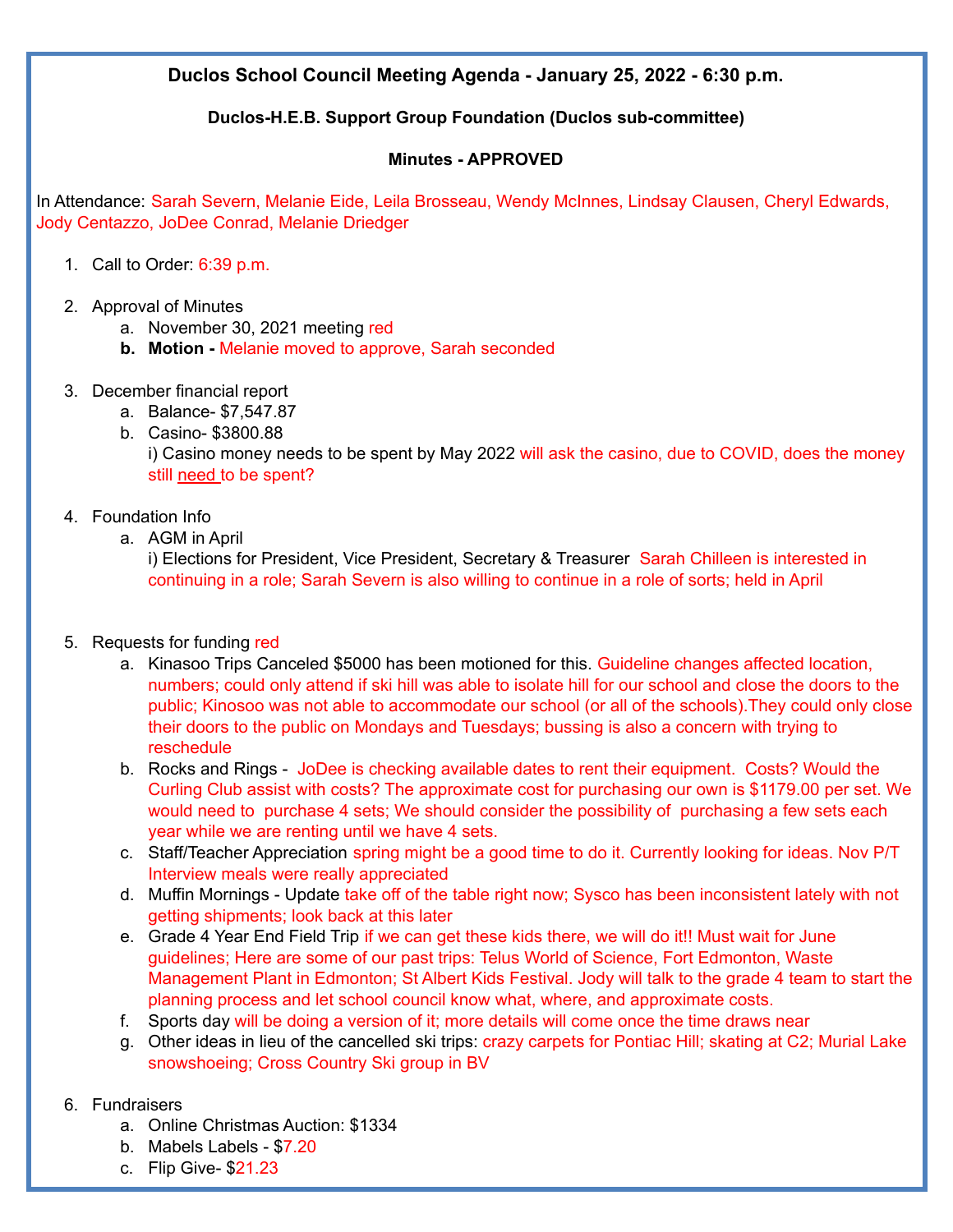- d. Bottle Depot Account \$?
- e. Love of Art:
	- i) Talked to Shutterbee and confirmed dates.

ii) Friday February 25 art and Parent letters home. March 9 final return day of forms. Product to school week of April 19. 2 quality pieces from students, get teacher feedback to see if this date is doable, time wise. Yes, dates are good

- f. Make It Sow- recommended by Wendy to call the distributor to ensure product is available; 420 students; the earlier we start the better; Wendy will spearhead this
- g. Smencils In the past a school council member would purchase the smencils with their own credit card and the foundation would repay that individual; Logistically; have a movable cart to take the smencils door-to-door; go with the basics; an order will be made and a date determined when they arrive;
- h. Gift Card Fundraiser with Tara ?
- 7. Adjournment 7:20 p.m.

### **Fundraiser Schedule**

- End of February Make It Sow
- April (Mom's Day Prep) For the Love of Art
- ●

## **Funding Opportunities**

| <b>Committed</b>  |                       | <b>Budgeted</b> |  | Paid                      |          |
|-------------------|-----------------------|-----------------|--|---------------------------|----------|
| <b>Snow Shoes</b> | \$3532.20<br>(Casino) |                 |  | <b>Staff Appreciation</b> | \$180.00 |
| Rocks and Rings   | \$725.00              |                 |  | <b>Bus Appreciation</b>   | \$90     |
|                   |                       |                 |  | 3D Printing Club          | \$100    |
|                   |                       |                 |  |                           |          |

Adjourned at: 7:20

# **Duclos School Council Meeting Agenda**

# **Draft Minutes**

In Attendance: Sarah Severn, Melanie Eide, Leila Brosseau, Wendy McInnes, Lindsay Clausen, Cheryl Edwards, Jody Centazzo, JoDee Conrad, Melanie Driedger

- 1. Minutes from the November 30, 2021 meeting. Motion to accept the minutes: Melanie motioned to approve minutes; Sarah seconded
- 2. Grade 1 Highlights video
- 3. ASCA annual conference: April 22 & 23, 2022. ASCA AGM April 24, 2022 currently being scheduled as hybrid - for in-person and online; good reviews have been said about this conference in the past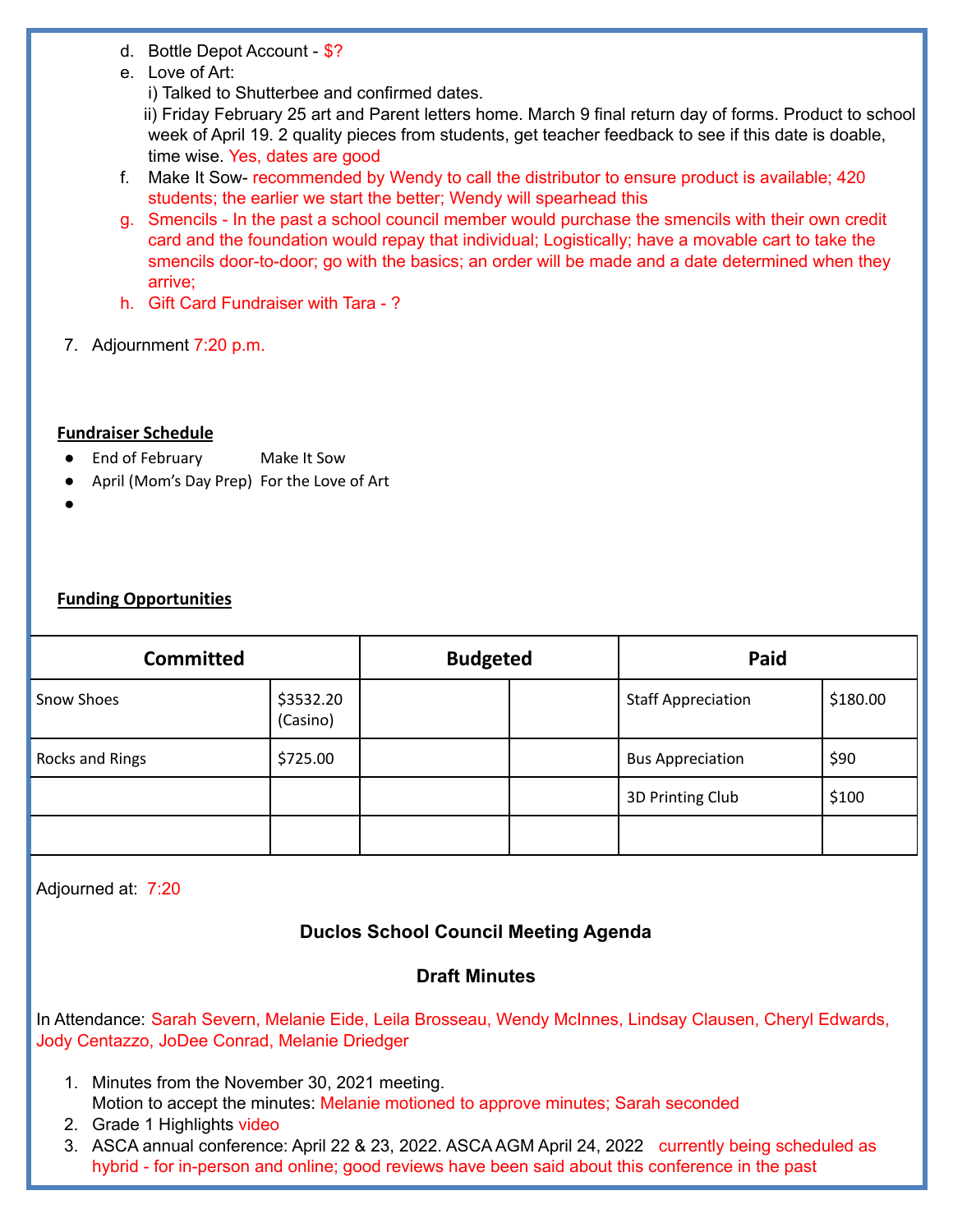- 4. Regional Board meeting with the school council is on February 8, 2022 at 7:00 via zoom. CL has already had their meeting; relationship builder; Q: would a regular Board update be beneficial or keep on adding agenda items as they arise? Lorne Kaban attended as often as he could in the past. The Board connection is important; we are fortunate to have good relations with the Board, principals, teachers and parents.
- 5. Principal's Report
	- a. Just hired three new E.A.s Sheena [Baird-Wilcox](mailto:sheena.bairdwilcox@nlsd.ab.ca) , Michelle Severyn and Lindsay Grinevitch Duclos has funding for EAs but has struggled to find qualified applicants.
	- b. Calendar Approved in principle. You can provide your feedback on Engage NLPS until February 3, 2022.
	- c. Last of the items have arrived from the sensory order we made thank you for purchasing them!
	- d. Muffin mornings- table for now
	- e. Disruption to learning funds for grades two and three The government committed funds to address the learning disruption that resulted due to the pandemic. NLPS received \$348, 000. These funds will address the literacy needs of students in grades 2 and 3. Schools will identify students who are in most need and provide literacy intervention. NLPS will be using the Leveled Literacy Intervention program to address gaps in reading. Schools will be receiving resources they need to run the program and 11-12 Educational Assistants are being hired division wide to run programming; The intervention will be daily for about 30 minutes for 16 weeks. Application for funding for grade one is in process. NLPS is using data from Fountas and Pinnell, E.Y.E. and the CAT4 to identify our needs, measure growth and secure funding..
- 6. Topics to be considered for the next meeting to be emailed to chair 1 week in advance of the next meeting
- 7. COVID Questions: Attendance 41% absent Monday; about the same today;
	- a. Q: Should parents be prepared to be at home learning with their children? Duclos is keeping close tabs on absences and close contact with the Division office.
	- b. Q: Has the Board looked into putting cameras in classrooms on the teachers? A: Not at this time. It is complicated and FOIP plays into this.
	- c. Q:How is Duclos' staff doing? A: As good as can be expected
	- d. Q: Are we still sending sick children home? A: Jody went through the details of how we take care of children who are sick and need to be sent home
	- e. Q: Are Valentine Cards allowed? A: Yes, We will do a quarantine system with the cards
- 8. Next meeting: Tuesday, February 22, 2022 at 6:30 via google meet (Yay for 2's)

### **School events:**

- February 3 Family Literacy Night
- January 28 Farm Safety presentations and Jersey day
- February 2 Spirit Day
- February 11 interim reports go home "boomerang folders"
- February 14 Valentine's Day activities. Wear valentine colors
- February 15 100th Day for grades 1-4
- February 23 Pink Shirt Day activities
- March 2 Dr. Seuss Day/Wacky Wednesday
- March 9 Duclos Spirit Day
- March 10 PD Day for staff/no school for students
- March 17 Wear Green
- March 24 Western Day and Parent Teacher interviews
- March 30 Spring photos and Kinder Grad photos

Meeting adjourned at: 8:09 p.m.